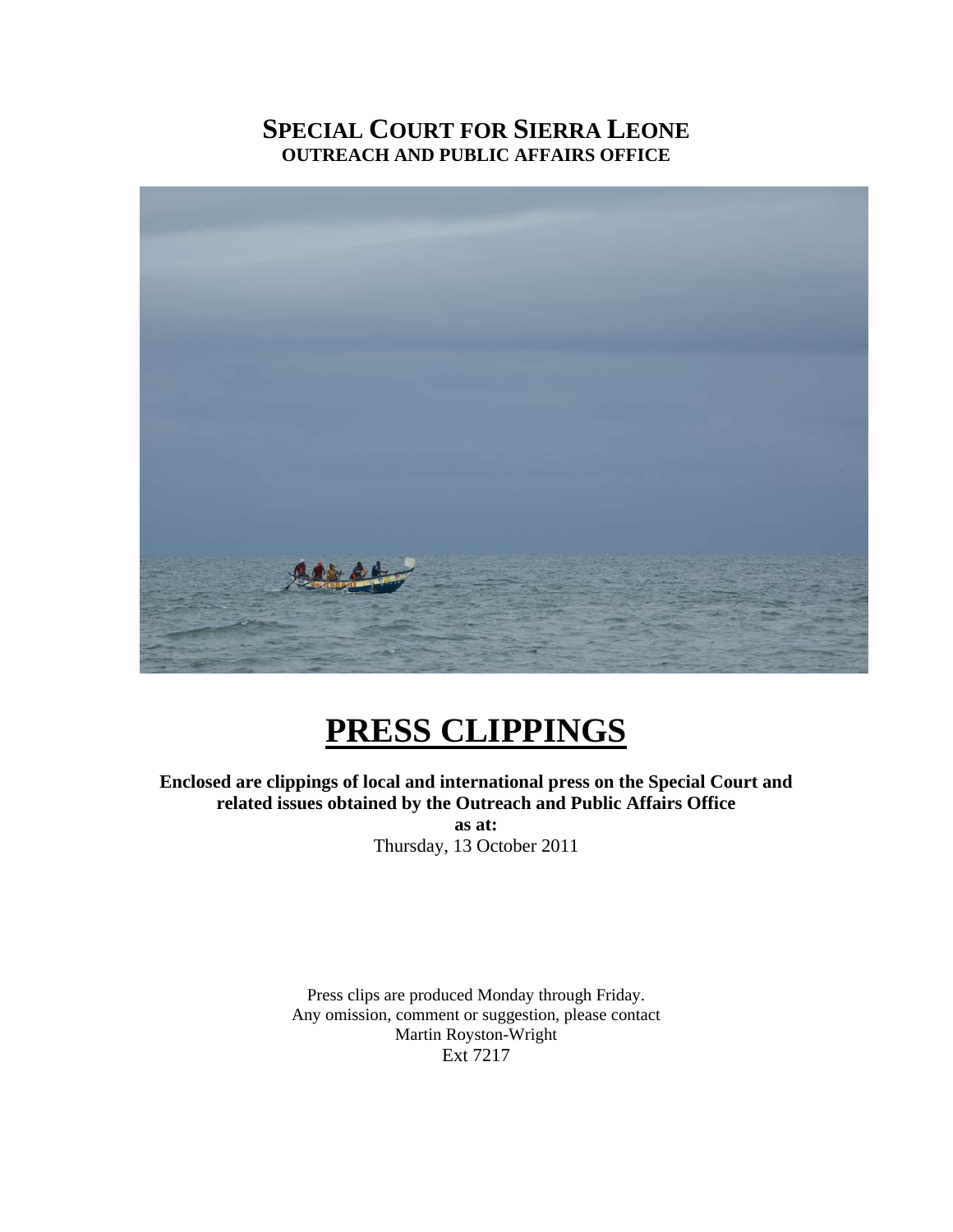| <b>Local News</b>                                             |              |
|---------------------------------------------------------------|--------------|
| Issa Sesay, Others Cry / Exclusive                            | Page 3       |
| <b>International News</b>                                     |              |
| Khmer Rouge Tribunal Judge Resigns Citing / Radio Netherlands | Pages 4-5    |
| Utter Contempt of Court at the ICTY / Radio Netherlands       | Pages 6-7    |
| Ocampo at ICC - 9 Years, 0 Convictions / Radio Netherlands    | Pages $8-10$ |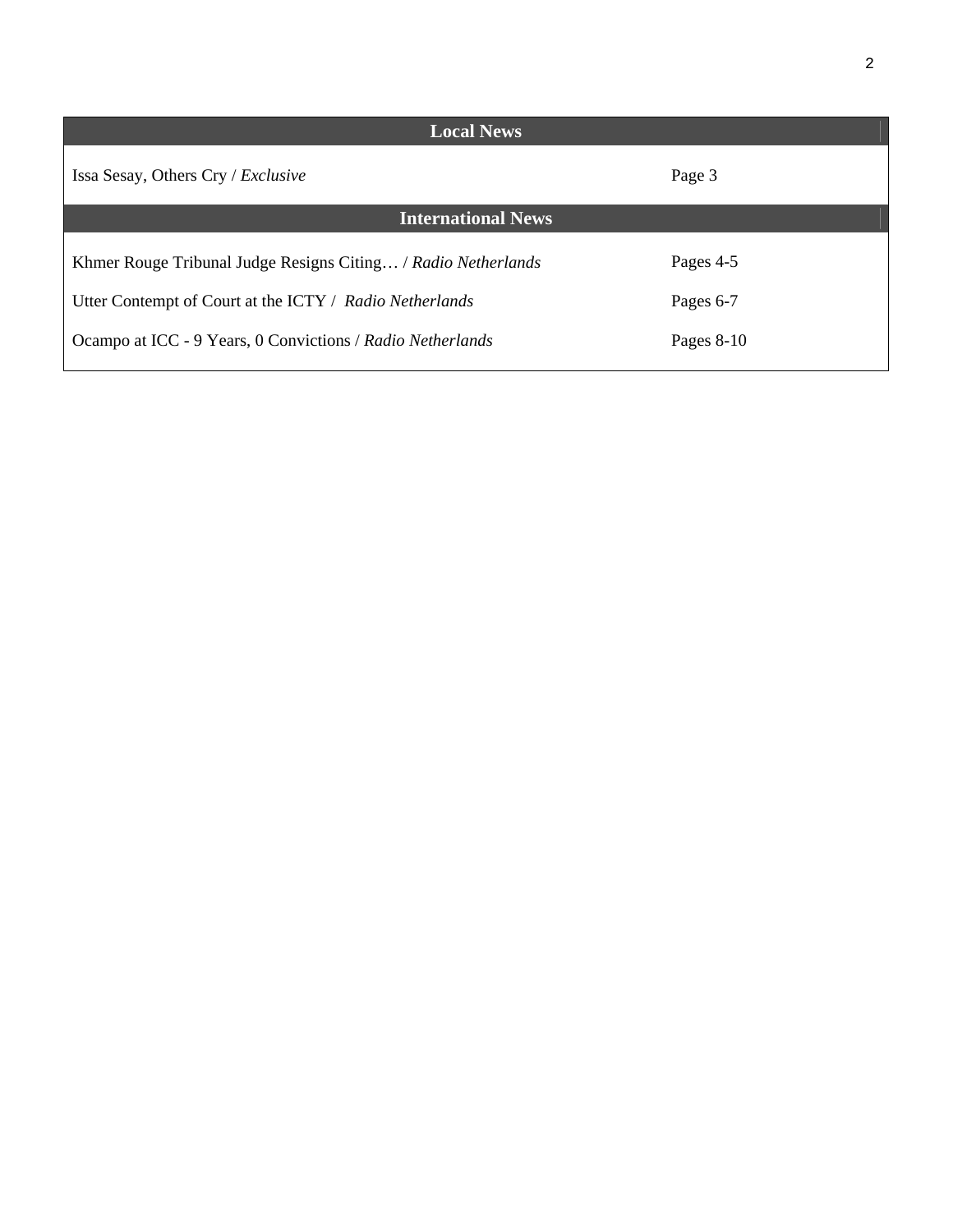esay, Others Cr Convicted Special Court for Sierra

Leone (SCSL) prisoners serving jail sentences in Rwanda have complained of illtreatments at the Mpanga detention facility in Rwanda.

Issa Sesay, Morris Kallon, Moinina Fofana and five others cited over nine (9) violations of their rights allegedly com-<br>mitted by the SLSC and the Mpanga Prison administration. According to them, the SLSC and the prison authorities have never responded to their demands and concerns raised.

The war crimes prisoners cited language barrier, poor food and medical facilities, climate conditions, communication barriers and visitations as some of the problems they encountered while serving their jail sentences in a foreign detention centre.

Other claims they made are that they

were handcuffed for up to 14 hours on a flight to Rwanda without a rest; The Mpanga prison administration has reduced their medical service insurance to \$20 per year and also that there exists serious language barrier between them and the prison workers. The prisoners also cry for the limitations of their communications and also visitation of their families which is only restricted to their wives.

The Sierra Leonean war criminals are serving long jail sentences in Rwanda for several war crimes committed during Sierra Leone's eleven years civil conflicts. Issa Sesay and others noted that thousands of dollars are being spent by the Special Court for Sierra Leone to take care of the prisoners while in Rwanda. They blamed their unfortunate situation

on the Rwanda prison authorities who are in the habits of depriving them of their needs, especially their medical facilities and communication allowances.

Issa Sesay and others revealed that US\$49 USD is spent on each prisoner monthly for telephone airtime contrary to the US\$150 USD the SLSC claims to provide.

Their medical insurance, they said, should not be US\$20 but US\$9,441,27 for all eight prisoners. The letter of complaint

explained some of the ill treatments they face at the prison. The prisoners further mentioned names of several SLSC and Rwanda prison officers who are the main perpetrators of the act.

According to international laws, the conditions of enforcement of any sentence handed down by the Special Court for Sierra Leone following the conclusion of all proceedings should be in accordance with international law. It is the right of the SLSC to ensure that such conditions of enforcement apply to these prisoners.

Meanwhile, the SLSC is yet to respond to some of the allegations.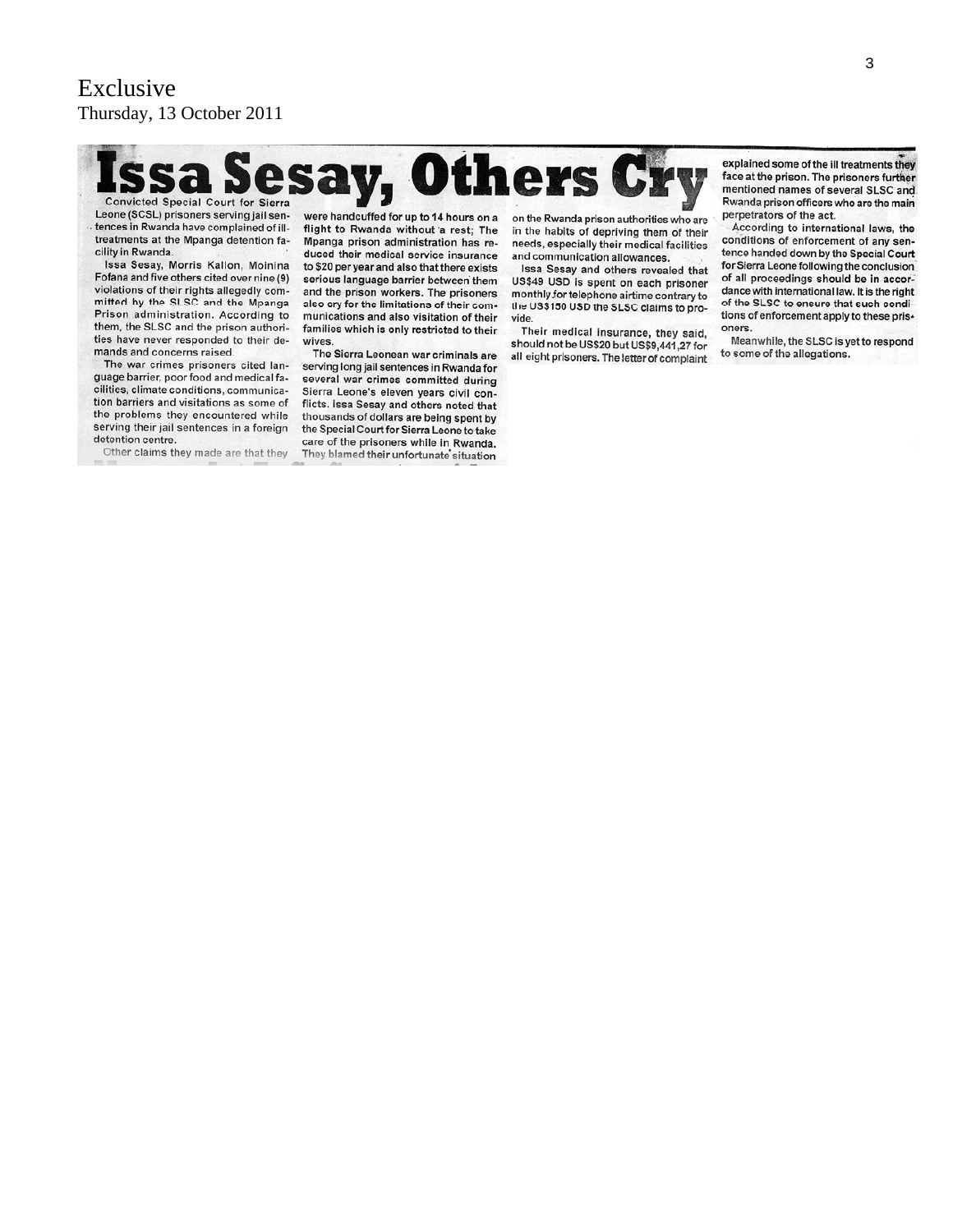# **Khmer Rouge tribunal judge resigns citing political interference**

Siegfried Blunk, the controversial German co-investigating judge, resigned from the United Nations' backed Khmer Rouge tribunal Monday saying public comments by Cambodian politicians had made his position untenable.

# By Robert Carmichael, Phnom Penh

Blunk, who was in the role 10 months, cited a recent statement by Foreign Minister Hor Namhong. According to the Cambodia Daily newspaper, Hor Namhong said last week it was the government's job to decide whom the tribunal should arrest.

Blunk said that and other comments from politicians could be perceived as interference.

# **Foreigners**

He also quoted Minister of Information Khieu Kanharith, who earlier this year said foreigners who wanted to investigate the tribunal's third and fourth cases (003 and 004) – which the government has long said it would not permit to proceed – should "pack their bags and leave."

Blunk and his Cambodian counterpart You Bunleng jointly head the Office of the Co-Investigating Judges at the hybrid court. Under the tribunal's civil law system their function is to examine the evidence against suspects and recommend whether or not to proceed.

But the two men have been accused of doing the government's bidding with a seemingly slipshod investigation into Case 003, which they closed in April without interviewing the two suspects and most of the witnesses, and without examining the alleged crime scenes.

# **UNHQ**

Their decision was widely condemned, and resulted in calls for UN headquarters to investigate what its nominated appointee to the court was doing.

Since then Blunk's office has issued further decisions that have been slammed for lacking any legal merit, and has raised yet more concerns about its ongoing investigation into Case 004.

Each of the five suspects in Cases 003 and 004 is alleged to be responsible for tens of thousands of deaths.

In August Blunk and You Bunleng caused uproar when they said of Case 004: "There are serious doubts whether the (three) suspects are 'most responsible'."

A few weeks later the two judges sparked more outrage when it emerged they had rejected a Cambodian civil party applicant in Case 003 on the grounds that the psychological harm stemming from her husband's forced labour and subsequent execution was "highly unlikely to be true".

Last week Human Rights Watch called on Blunk and You Bunleng to resign from the tribunal, saying they had "egregiously violated their legal and judicial duties".

# **Exit**

Blunk's exit will be widely welcomed by victims' groups, legal experts and observers.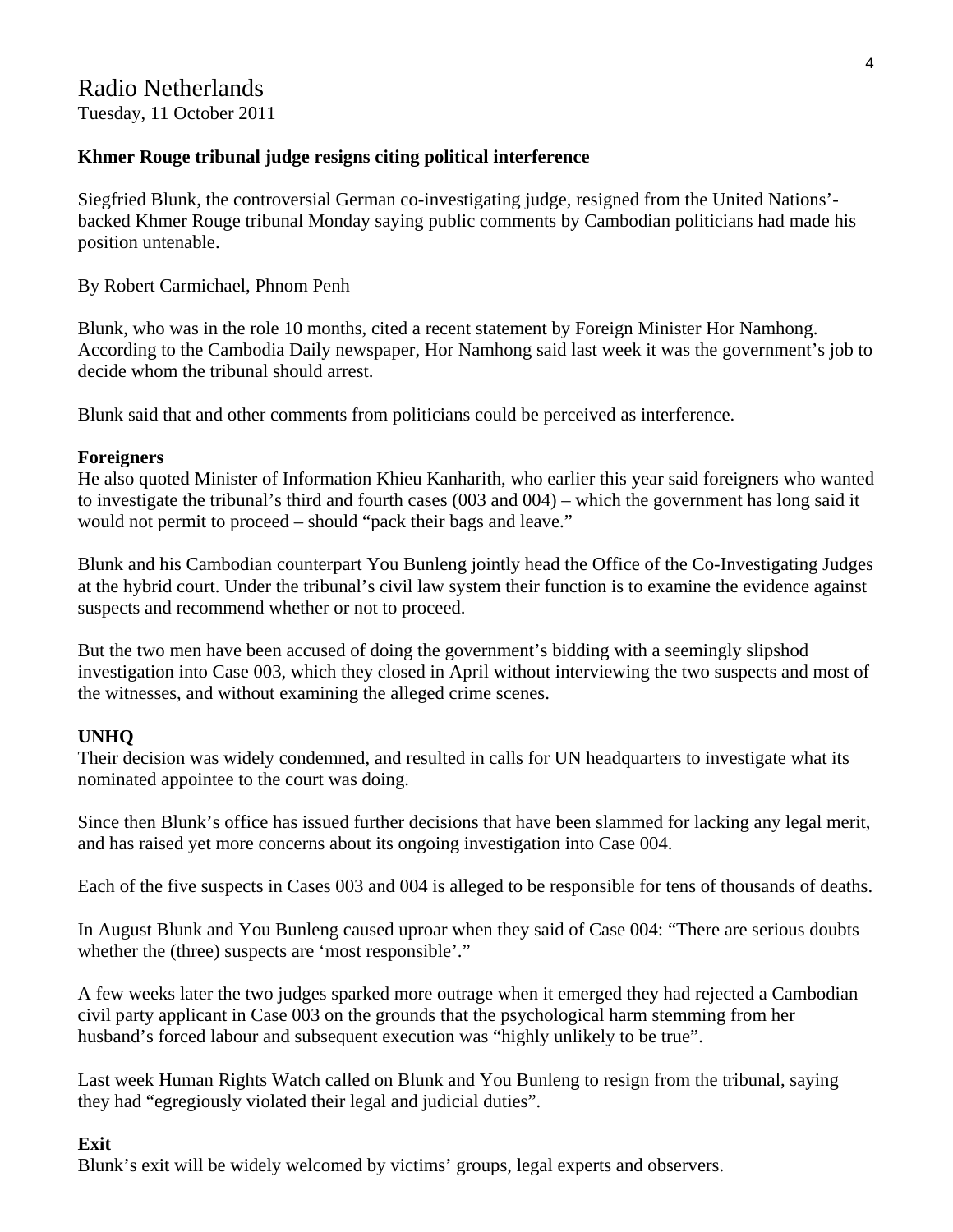UN spokesman Martin Nesirky said by email that the global body was working to ensure that Blunk's replacement – Swiss national Laurent Kasper-Ansermet – was available "as soon as possible".

The timing of Blunk's departure is certainly convenient for UN headquarters, which has seemed unable or unwilling to deal with what has become a string of embarrassments with his stamp attached to them.

The tribunal has already lurched from crisis to crisis, including corruption, funding problems, mismanagement, cronyism and political interference.

Ou Virak, who heads the Cambodian Center for Human Rights (CCHR), said Blunk's resignation proves beyond doubt that the government has interfered with Case 003 and Case 004 investigations.

"The charade must end," said Ou Virak in a statement. "The time is nigh for the UN to re-examine its seemingly compliant relationship with the (government)."

Ou Virak said if the tribunal door closed "without a full and frank investigation into Cases 003 and 004, the UN will have failed the victims of the Khmer Rouge."

CCHR is the latest organisation to call for an investigation. One of the first was tribunal monitor the Open Society Justice Initiative.

"(The co-investigating judges) have repeatedly rendered decisions that nobody understands, that are contrary to every legal rule in the book and consistently so – people have walked out of their office left, right and centre," says the Open Society's Clair Duffy.

#### **Timing**

Duffy hopes the timing of Blunk's resignation "isn't something that's too convenient now".

"I still maintain that (his resignation) doesn't resolve the underlying question and the underlying problem, which is: To what extent has the government interfered in the judicial decision-making in this court? And what does it mean for the future of cases 003 and 004, and for the institution as a whole?" she said.

The irony behind Blunk's resignation is that Phnom Penh has long said it would not permit Cases 003 and 004 to go ahead. Cambodian Prime Minister Hun Sen bluntly gave that message to Blunk's boss – the UN secretary-general Bank Ki-moon – last year.

In his resignation statement on Monday, Blunk explained that away by saying he had expected Hun Sen's statement to Mr Ban "did not reflect general government policy".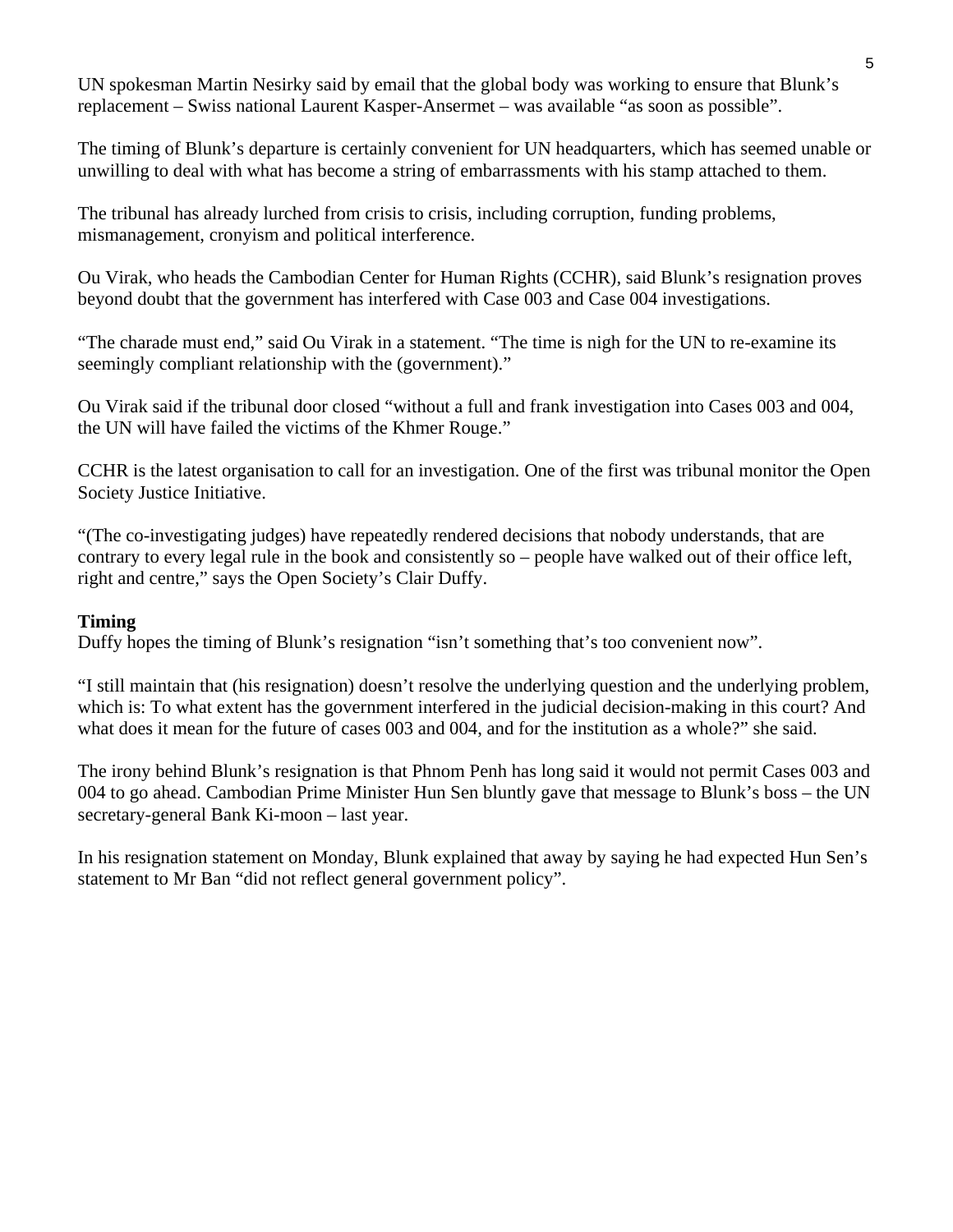### **Utter contempt of court at the ICTY**

It was two years ago that judge Patrick Robinson, President of the International Criminal Tribunal for the former Yugoslavia (ICTY), warned in a speech to the UN Security Council that contempt proceedings had a "negative impact on the expeditious progress of trials".

By Radosa Milutinovic in The Hague

Contempt proceedings, Judge Robinson said, were "sapping the strength of the Tribunal and diverting us from our main objective: the fair and expeditious completion of our trials and appeals".

As an example, the Tribunal's president cited the peculiar case of Vojislav Seselj – a Serbian politician charged with grave crimes against Croats and Muslims during the wars in the former Yugoslavia. His trial has been adjourned for months in order to investigate possible contempt offences.

In June 2009, when president Robinson spoke to the Security Council, Seselj had already been charged with contempt of court for revealing the identities of protected witnesses in one of his numerous books in which he regularly offends and abuses the Tribunal's judges and prosecutors.

Fast forward to autumn 2011 - and Seselj's contempt of court score card reads: sentenced to 15 months imprisonment; awaiting a second sentencing judgement; facing yet another trial and probably, new charges.

And that was after the Tribunal amended its rules to "deal expeditiously with contempt cases without delaying war crimes trials".

Moreover, Seselj himself recently pledged to initiate "at least ten more contempt of court proceedings" in order to make the whole exercise "absurd." At the same time, he claimed that parallel prosecutions against the same suspect on war crimes and contempt charges are "impossible". "How can the accused be punished?" Seselj asked, acting as his own lawyer.

In the meantime, Seselj's war crimes trial - which started in November 2007 and has progressed painfully slowly - has finally edged towards its conclusion, mainly due to his own decision not to present a defence case.

#### **Contemptibly litigious**

Using its "inherent power to punish conduct which tended to obstruct, prejudice or abuse its administration of justice", the ICTY has, to this day, initiated 20 contempt of court proceedings against as many individuals. Among them, the former prosecutor's spokeswoman who published some of the Tribunal's confidential documents; witnesses unwilling to testify; journalists who revealed the identities of protected witnesses; a lawyer who bribed his own witness; a desperate man who signed a false statement for money; a variety of people involved in witness intimidation and, last but not least - Seselj.

Most of these people were convicted. Of 17 completed cases – which lasted from 39 days to 39 months only four accused were acquitted and one indictment was withdrawn.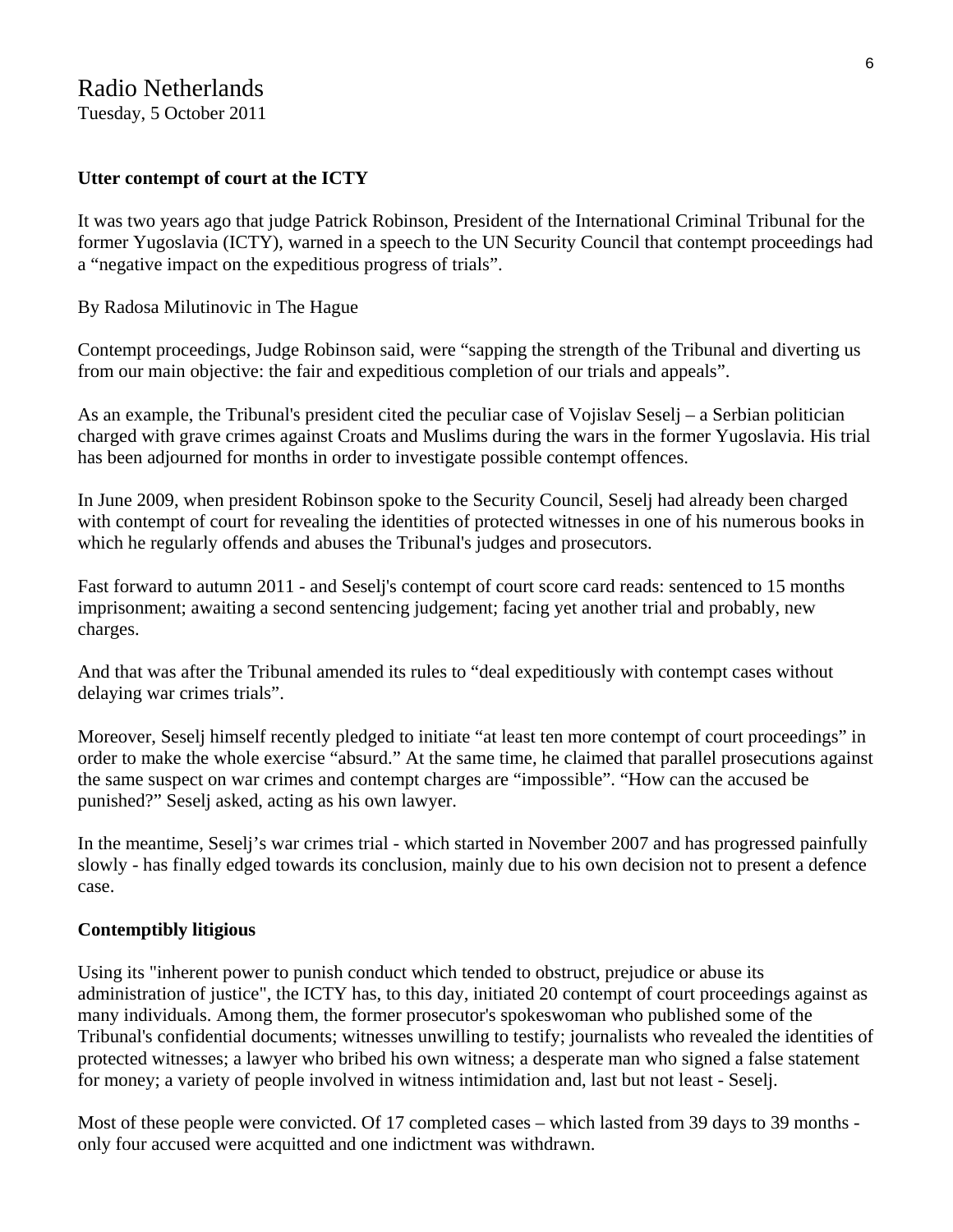Those convicted received a mixed bag of fines (from 7,000 to 20,000 euros) and prison terms (from 2 to 15 months). Judges were, in general, reluctant to impose harsher penalties, although the court's rules allow for fines of up to 100,000 euros and imprisonment of up to 7 years.

Was that enough to achieve the Tribunal's two primary goals – retributive justice and deterrence? Not many people seemed to be deterred by the contempt of court threat, either because they were not aware of it or because they deliberately chose to ignore it.

Take the example of Florence Hartmann. After six years (2000-2006) at the heart of the ICTY as spokeswoman for then prosecutor-in-chief Carla del Ponte, Hartmann not only disclosed sensitive decisions taken by the Tribunal in her book in 2007, but made "specific reference" to their "confidential nature", according to the court's judgement.

# **Courting the absurd**

Another telling example of the effects of contempt proceedings is the recent case of the most unwilling of witnesses, a Kosovo Albanian named Shefqet Kabashi.

After refusing to testify in the Ramush Haradinaj trial in 2007, Kabashi faced contempt charges and fled to the US. Four years later, he re-appeared before the court only to refuse to testify once again in the Haradinaj re-trial ordered precisely to obtain his evidence. Kabashi then pleaded guilty to contempt and was sentenced to two months in prison, half of which he has already served. Another contempt case against Kabashi is pending.

The purpose of contempt cases seems particularly doubtful in the cases of Vojislav Seselj, the most defiant of all accused. Having spent the last eight years in the Tribunal's custody, Seselj has practically already served a 15-month sentence for contempt, pending the outcome of his war crimes trial. "What could the punishment be?" he asked recently.

Awaiting judgement in a separate contempt case on charges of revealing protected witnesses' identities and yet another trial for failing to remove the court's confidential documents from his web site, Seselj apparently decided to cause as much confusion as he could, using contempt proceedings as a vehicle.

"That is why I've decided to institute, to be the object of at least ten contempt of court proceedings, so that this court could get mired in a quagmire and that the total sum of my punishments for contempt of court would be much higher, much longer, than the one you planned to mete out to me...for all my grave crimes. That is my objective...Ten contempt of court proceedings and the sentences will all in all be over 20 years. The greater the absurdity of it, the greater my victory over this court", Seselj stated during his latest courtroom appearance in September.

It was certainly absurd that eight of ten protected witnesses, whose identities Seselj allegedly revealed, appeared before the Tribunal during his second contempt trial in June to testify in Seselj's defence.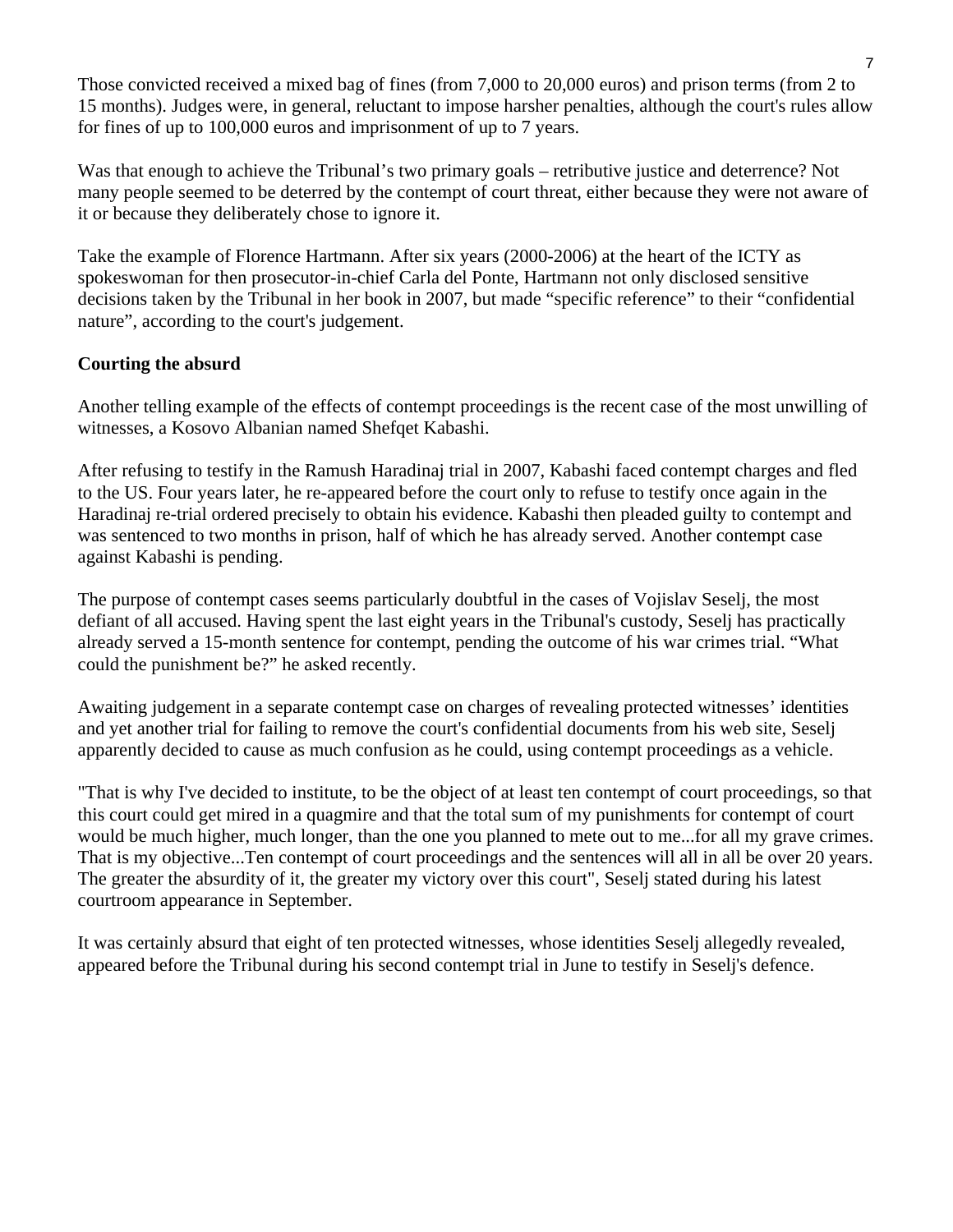# **Ocampo at ICC - 9 years, 0 convictions**

Time is nearly up for the world's first ever Chief Prosecutor of the International Criminal Court (ICC). Human Rights Watch has published a report about his period in office, entitled "Unfinished Business". International Justice Tribune talked with its author, Liz Evenson.

By Bram Posthumus, Brussels

A cursory glance at the internet reveals all manner of labels attached to the ICC and its most visible official, Chief Prosecutor Luis Moreno Ocampo. At one end it is an "arm of Western imperialism", at the other nothing more than a "paper tiger". Criticism has been particularly virulent against the perceived bias of the ICC: why have, so far at least, all the defendants come from Africa?

# **ICC basics**

Liz Evenson from Human Rights Watch says there are three ways in which a case can come before the ICC. First: referral by a state that has ratified the document that created the ICC, the Statute of Rome. Second: an order to investigate by the United Nations Security Council.

Third: the personal initiative of the ICC Chief Prosecutor. There are currently seven cases before the court; five of those are government referrals: three in the DR Congo, one in the Central African Republic and one in Uganda.

Another one (Darfur) is a Security Council decision and one (Kenya) is the result of the Chief Prosecutor's own will.

These constitute the subject matter of Evenson's report.

The Chief Prosecutor and his office have very specific roles, says Evenson: 'To bring investigations and prosecutions and to decide which countries to investigate, who to investigate and for what - and see that through to completion. He must also protect victims and witnesses but he must seek the truth. That is: look for evidence that incriminates an individual – but also evidence that exonerates an individual, in the interest of a fair trial.'

There is one extra, intermediate step, known as the 'confirmation of charges hearing'. Here, the ICC judges will hear the evidence and then decide to let a case go ahead or throw it out.

# **The Face of the ICC**

It is easy to see how and why the current Chief Prosecutor became the face of the ICC. His role is central to the whole process. Add to this Moreno Ocampo's drive, flamboyant personality and an interesting legal career in his native Argentina and you have the ingredients for a major road show. The report, however, deals less with the character and more with the judicial nuts and bolts.

Impartiality and independence are the two key principles that should guide the work of the Prosecutor's Office, while at the same time an entirely new international legal institution is created. Moreno Ocampo's job has been difficult. But how has he performed? For Liz Evenson the record is mixed.

'We can take the case of the DR Congo. The justice needs there are tremendous. The Chief Prosecutor has conducted three investigations, two in the Ituri region and one in the Kivus. In Ituri, the leaders of two rival militias have been investigated. But our research indicates that those militias were supported by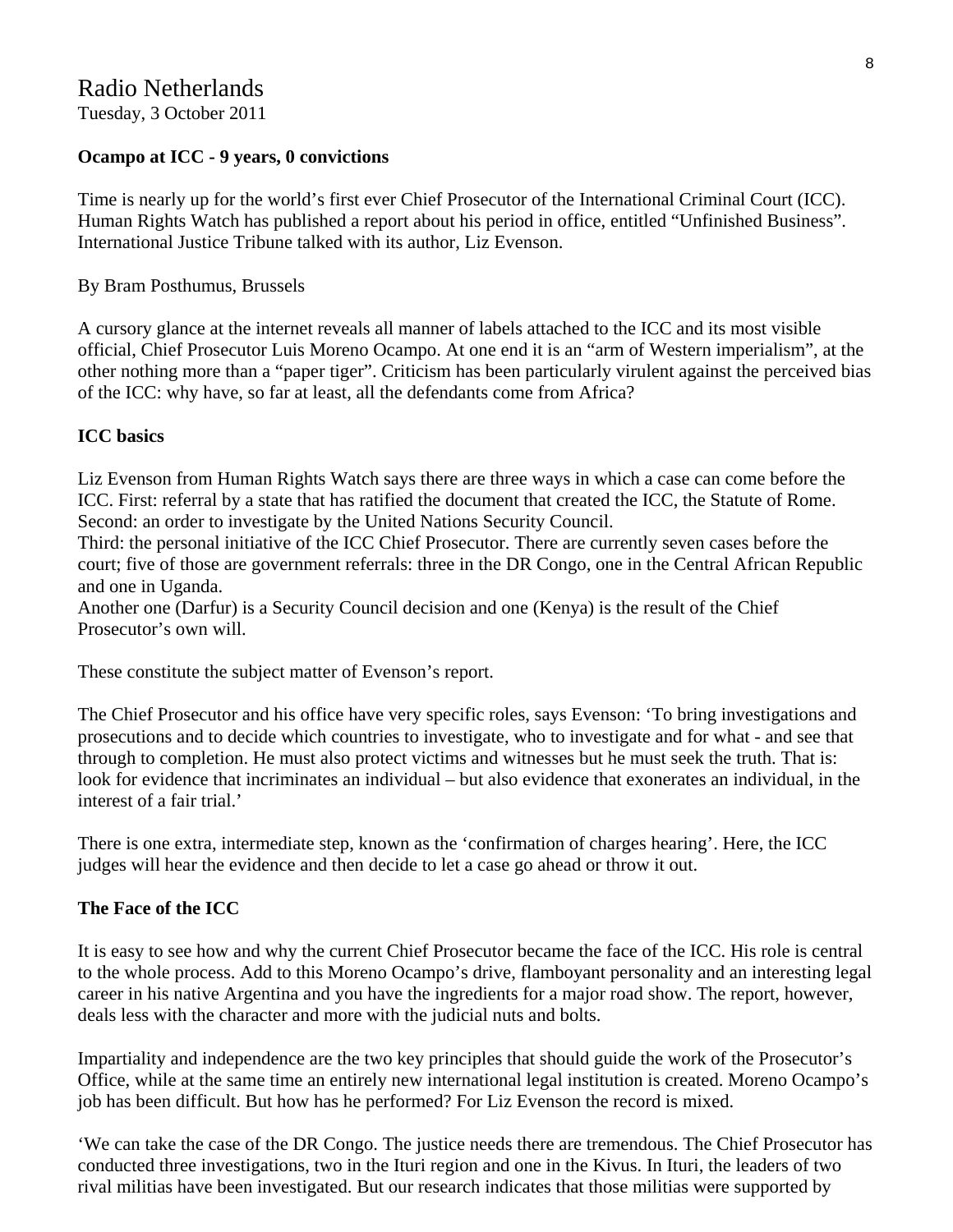governments in the region. Rwanda, Uganda and officials in Kinshasa were involved. So we have urged the Chief Prosecutor to go up the chain of command to see if those who supported these militias also share criminal responsibility.' The implication is clear: not doing so will mean that full justice is not delivered.

In the Ugandan case, the ICC's impartiality was compromised when Moreno Ocampo and the Ugandan president Yoweri Museveni gave a joint press conference in 2004, announcing the opening of investigations into Joseph Kony, the leader of the notorious Lord's Resistance Army. The government's own forces also committed abuses in this conflict and so, Evenson concludes: 'It did undermine the sense of independence and impartiality – at least at the outset of the investigation. There may be legal reasons why only one side of the conflict has been investigated but the Chief Prosecutor must then explain these clearly.'

# **Weakness**

The Uganda case exposes a crucial weakness of the ICC: its dependence on states parties to deliver alleged criminals. If the government does not want to do it, it simply does not happen. Conversely, governments may think that hauling citizens before the ICC can be a convenient way of getting rid of people they do not like.

The problem becomes even more glaring when we consider non-states parties like Sudan. Since July 14th 2008, Sudan has been ruled by an indicted war crimes suspect. And on March 9th 2009 the ICC issued a warrant for his arrest. This may restrict some of his travel plans but he is still the relatively untouchable President of Sudan. 'It is a continuing battle to reinforce the importance of the arrest warrants,' says Evenson. 'Even if they cannot be executed tomorrow, justice has a very long memory.' Ask Mssrs Mladic and Karadzic, now before the Yugoslavia Tribunal, a precursor to the ICC.

The Kenya case has brought more balance to the ICC prosecution's handling of cases. Six alleged instigators of widespread post electoral violence are being investigated – the men coming from both main parties in the conflict and their hearings taking place simultaneously in The Hague. These are positive steps according to Human Rights Watch.

# **Powerful interests – an Africa bias?**

In the end, arrests will come about because of government compliance or international action. But the question must be asked whether the ICC actually does its work free from political interference from the world's heavyweights. Uganda is a friend of the USA; Sudan is a friend of China – and so on. Liz Evenson puts it subtly: 'It's still an unfortunate reality that those who are allied with powerful interests are more likely to escape justice.'

There is a perception that the court is picking on African countries. This is a moot point since African governments were important actors in creating the ICC, especially following the Rwanda genocide. Liz Evenson thinks that the concentration of attention on Africa is problematic – 'but then the answer cannot be less justice for those who do fall within the ICC's reach. Yes, all the cases currently being investigated are in Africa but that does not take away from the seriousness of those crimes.'

Ocampo suffers from a degree of criticism but Evenson praises his passion and energy in what has been a challenging job. He has succeeded in putting the ICC on the map.

# **Next chapter**

What does Human Rights Watch look for in the next Chef Prosecutor? Less flamboyance? Fundraising skills perhaps? The Office of the Prosecutor has a huge caseload and limited means. Liz Evenson sums it up: 'The next person must have demonstrated skills in investigation and prosecution. Good office